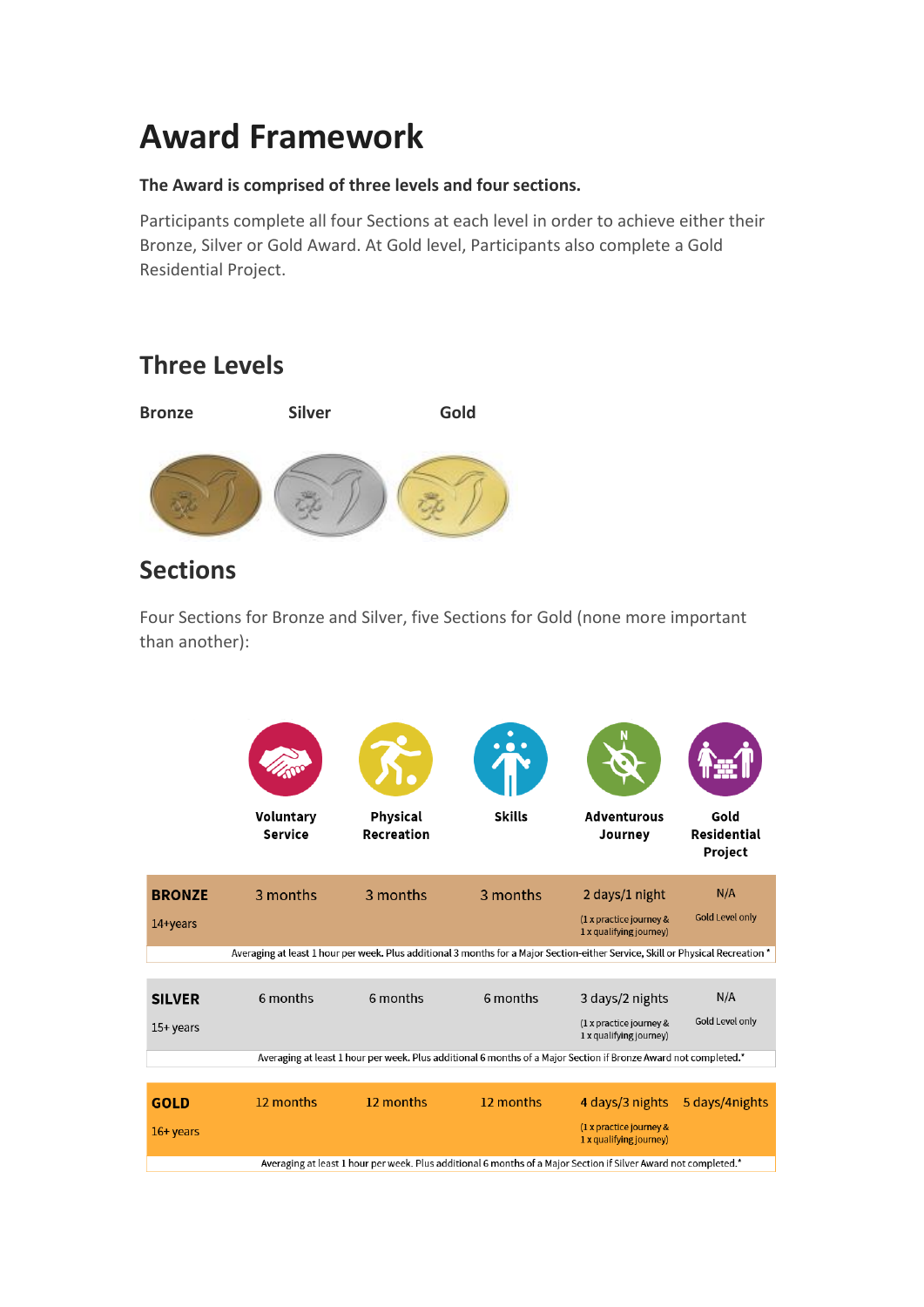

The Voluntary Service Section of the Award encourages young people to volunteer their time to and understand the benefits of this Voluntary Service to their community. To connect with your community and give service to others and their communities.



The Physical Recreation Section of the Award encourages young people to participate in sport and other physical recreation for the improvement of health, wellbeing and fitness.



The Skills Section of the Award encourages the development of personal interests and practical and social skills.



The Adventurous Journey Section encourages a sense of adventure whilst undertaking a team journey or expedition. As part of a small team, participants will plan, train for and undertake a journey with a defined purpose in an unfamiliar environment.